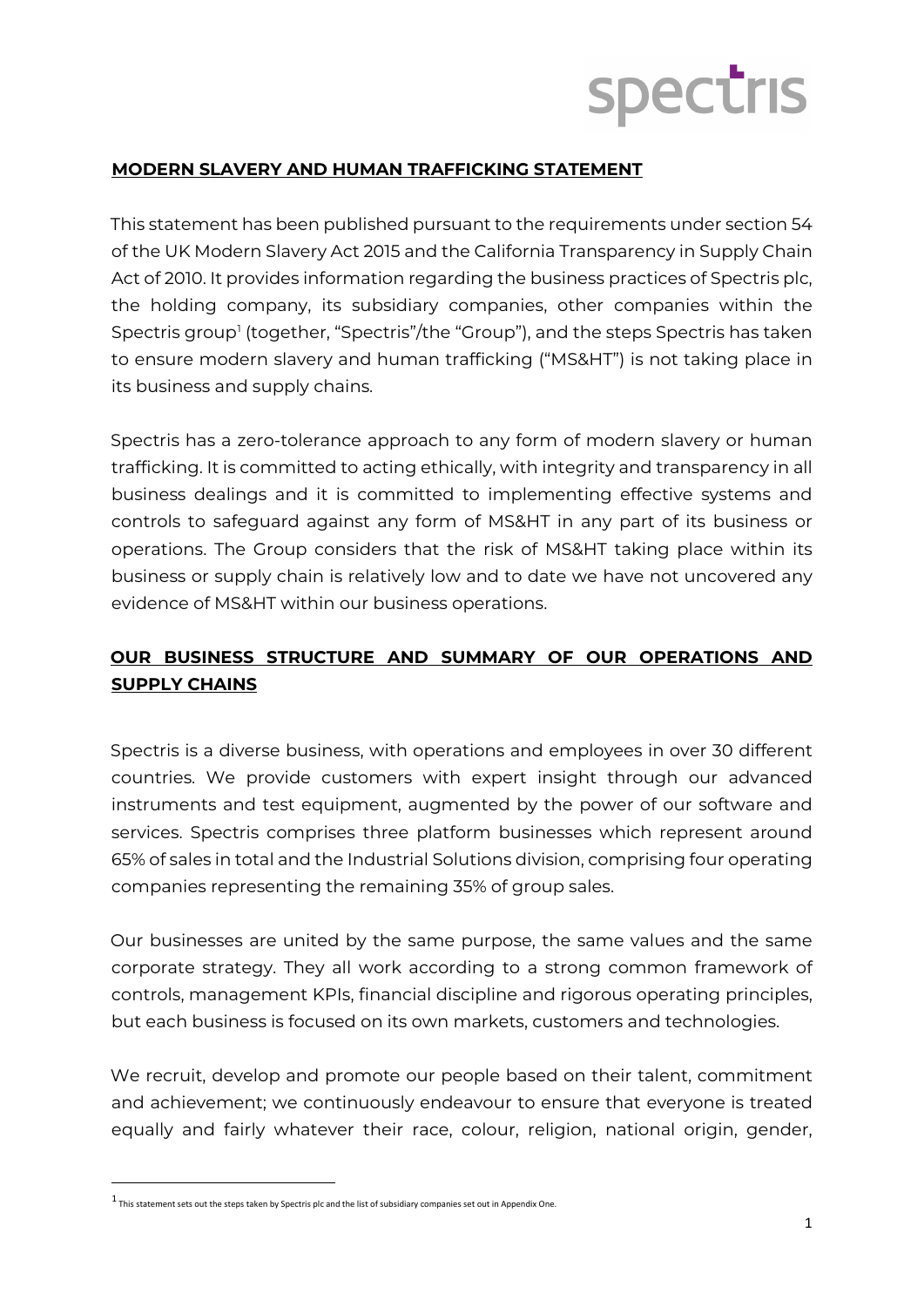

sexual orientation, age, disability or background. Spectris is a very specialised and technical business, and we rely on the skills and expertise of our people, many of whom are highly qualified engineers and technicians.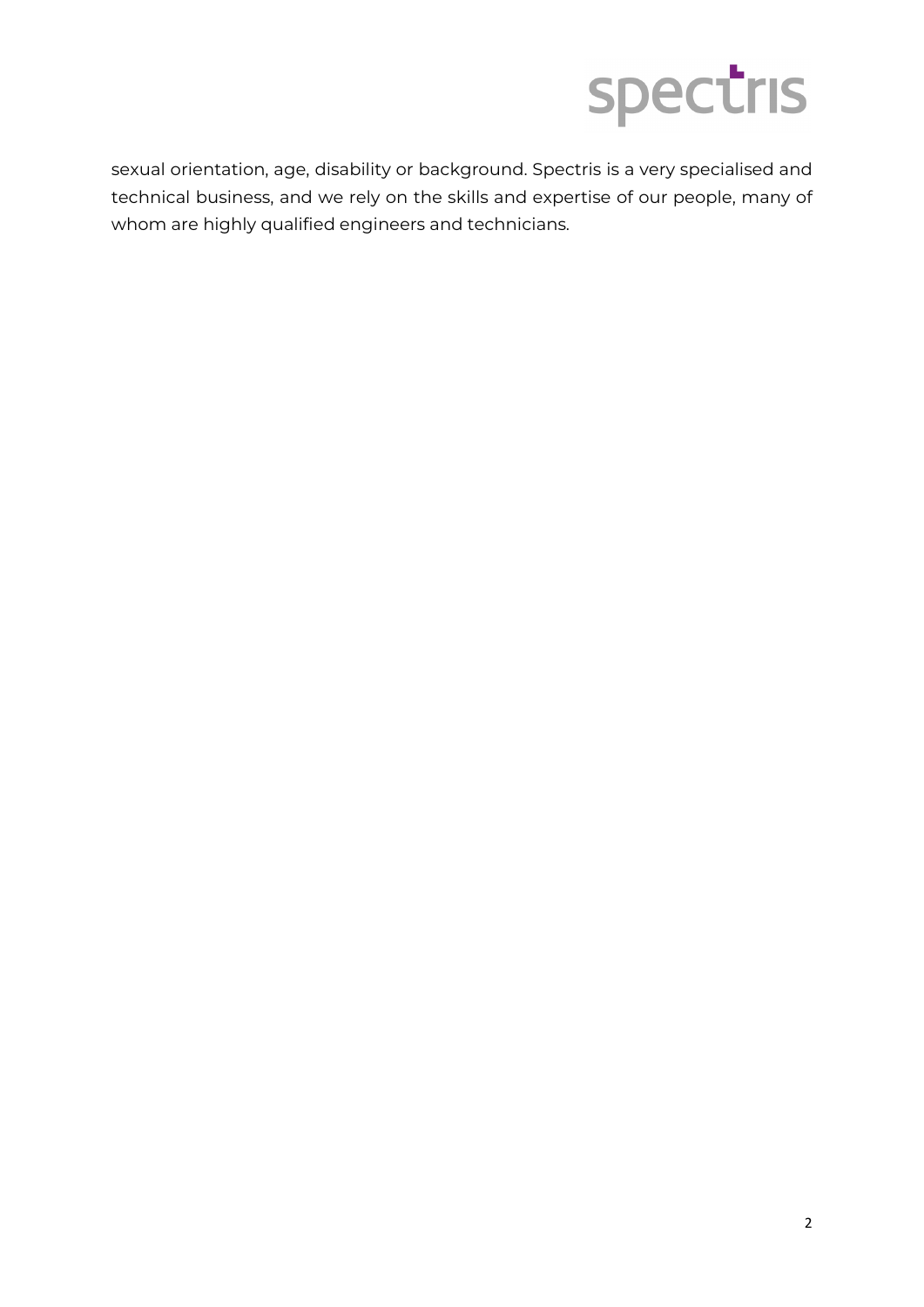

A summary of the operating companies covered by this statement is below:

### **Malvern Panalytical**

Malvern Panalytical is a leader in the advanced measurement and characterisation of materials. The company provides best-in-class sensor technologies, insightful data science and domain knowledge. They create superior solutions to accelerate innovation and deliver greater efficiency in R&D and manufacturing.

### **HBK**

HBK provides a strongly differentiated and integrated physical sensing, testing, modelling and simulation solution which helps customers create leading products and accelerate product development. By delivering reliable precision through technologies that integrate the physical and virtual domains, developers can gain unprecedented insight into their product data and processes.

### **Omega**

Omega is a market-leading, specialist, omni-channel sensor provider to process engineers. They provide a curated and differentiated product offering via a classleading e-commerce platform.

### **Industrial Solutions Division**

The Industrial Solutions division ('ISD') comprises a portfolio of high-value, niche businesses. It comprises: NDC Technologies, Particle Measuring Systems, Red Lion Controls and Servomex.

### NDC Technologies

NDC Technologies is a leading global supplier of productivity enhancing instrumentation and solutions for on-line and off-line process measurement and control.

### Particle Measuring Systems

Particle Measuring Systems specialises in particle counters that measure and monitor contamination levels in clean and controlled environments. With more than 60 patents, PMS create the technology that enables customers to make factbased decisions, improve process yield and comply with changing regulatory requirements.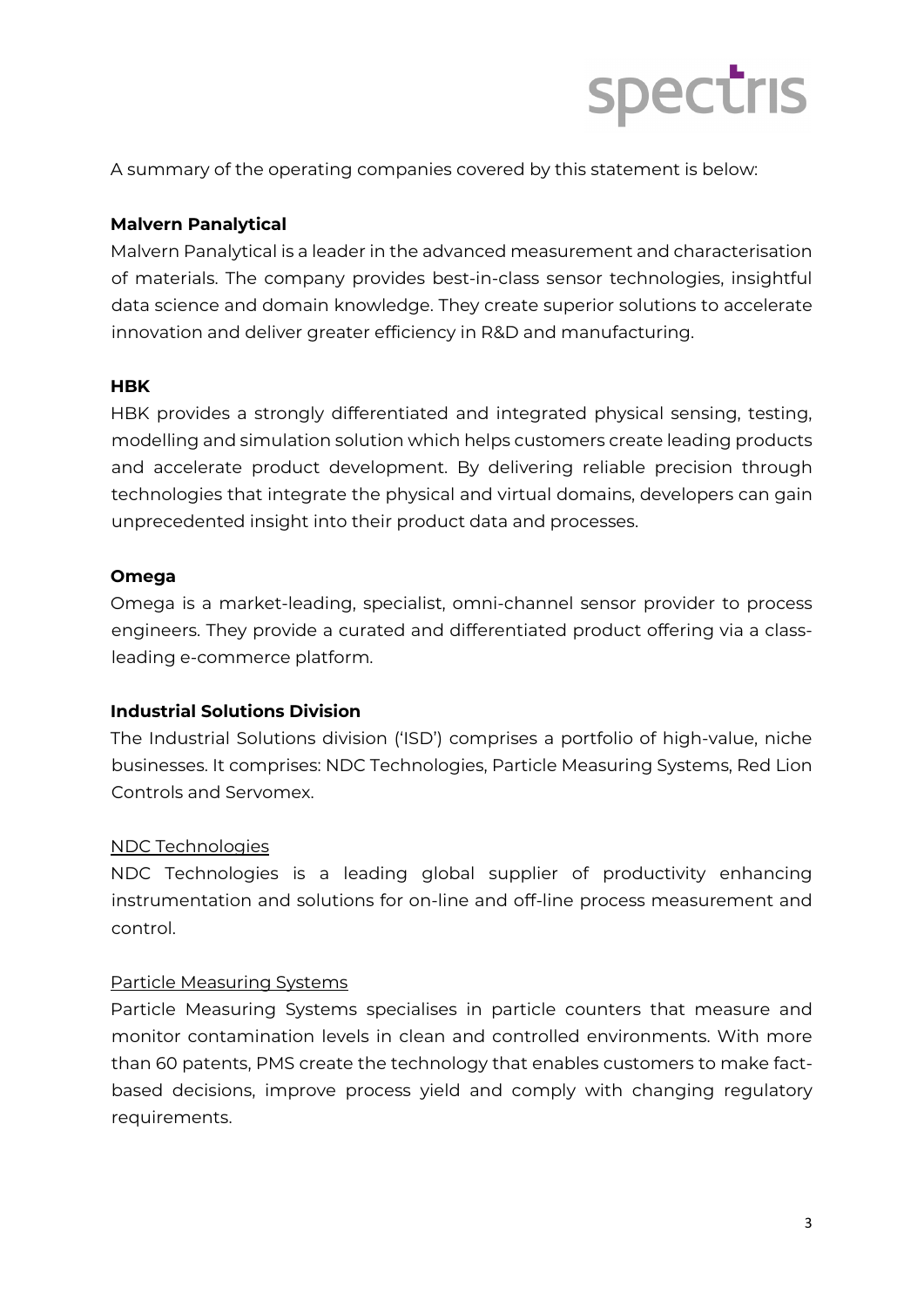# spectris

### Red Lion Controls

Red Lion Controls manufactures a variety of industrial control products, from timers and counters to complex man-machine interfaces and has the latest surface mount and chip-on-board production capabilities. Red Lion's engineering team provides new product design both for a wide range of standard control products and as well as custom and OEM requirements.

### Servomex

Servomex is a leading supplier of gas analysers (for use in both hazardous and safe area applications) gas analysis systems and transducers, combined with a full range of customer support products and services

## **Our Supply Chains**

Due to Spectris' diverse business activities, it has a diverse supply chain.

Spectris is committed to preventing MS&HT in its corporate activities, and to working with its supply chain to achieve this commitment. Spectris is committed to promoting responsible business practices with our suppliers as outlined in more detail below. Our objective is to build long-term shareholder value sustainably by supplying productivity-enhancing solutions and services for our customers. To achieve this we need a global high-performance supply chain.

Spectris has high standards of business conduct applicable to the whole organisation. We govern the actions of our company and employees and hold them to the highest level of ethical and social accountability. Our goal is to work with suppliers who embrace and comply with the same principles as our own.

Spectris places high priority on compliance with the legislative and ethical requirements of the countries in which we operate, particularly with respect to employment practices, labour rights and equal opportunities. The Spectris plc HR Director has overall responsibility for employment policies, but responsibility for implementation is delegated to individual operating companies, with operational policies and procedures tailored to suit local needs. We have a Group personnel policy, which includes the Induction/Onboarding process and makes mandatory a walkthrough of the group values and Code of Business Ethics, including whistleblowing policy and hotline, and our commitment to equality.

## **POLICIES RELEVANT TO MODERN SLAVERY AND HUMAN TRAFFICKING**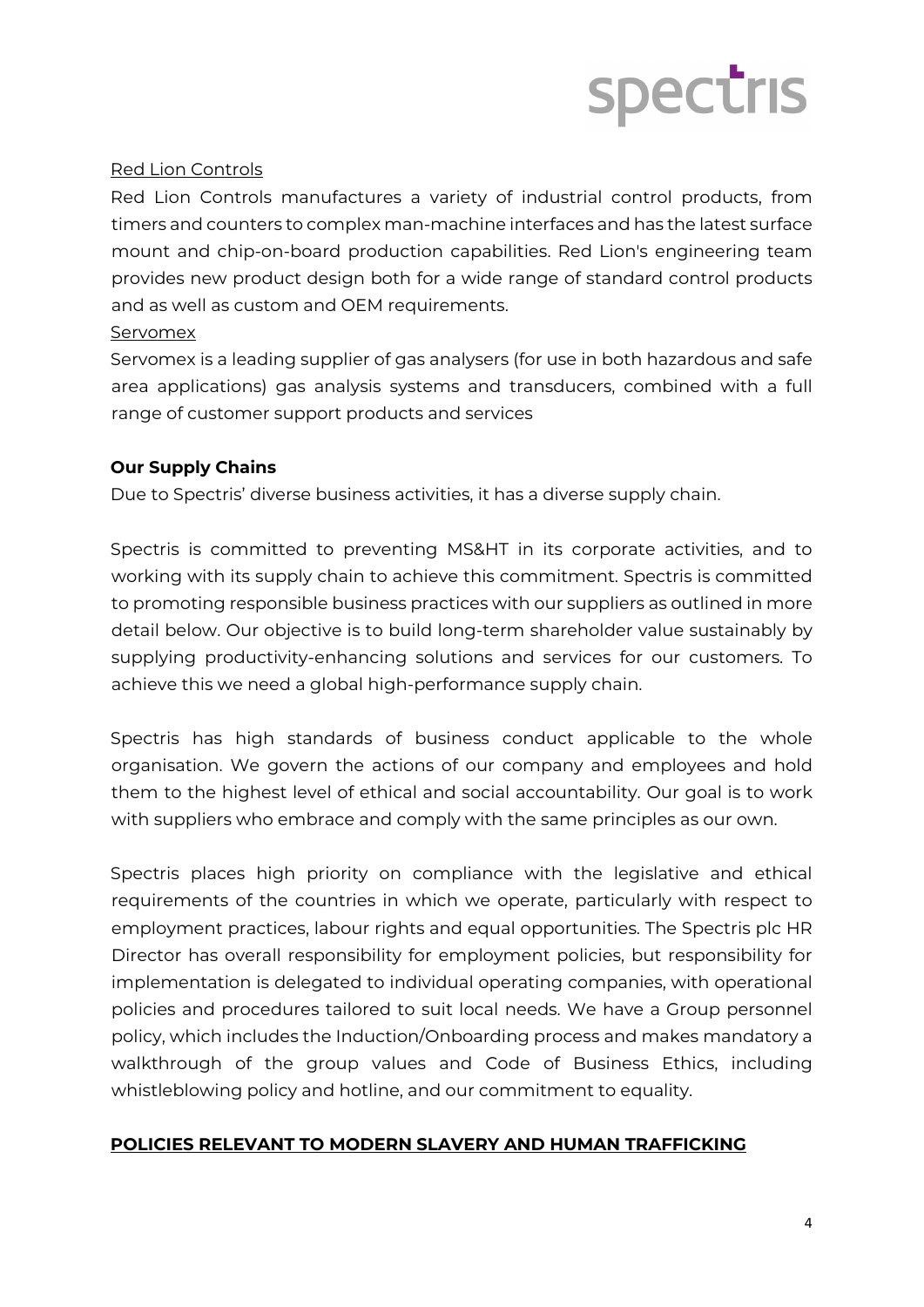## spectris

### **Our Business**

Although Spectris does not have a specific MS&HT policy, it has other policies and procedures in place which address its MS&HT compliance requirements and standards. Details of these policies are outlined here.

Spectris maintains and issues policies and guidance at a group level so that it can standardise and maintain oversight of the interactions that companies have with their suppliers. The Spectris plc Group Manual (the "Manual") sets out the group wide policy which applies to Spectris. The Manual is available to all employees. In the event that local legislation prevents compliance with the Manual (which is expected to be rare), businesses are required to explain their non-compliance and proposed mitigating actions and ensure that they have a dispensation from Spectris plc in place. An annual sign-off is required on the year-end financial reporting package, together with a statement that all relevant information has been disclosed to the external auditors.

Wherever possible Spectris uses a standardised sourcing agreement which includes key principles and values expected of suppliers. The standardised sourcing agreement is then tailored to specific laws governing the jurisdictions in which the Spectris group companies operate.

Our Human Rights Policy is consistent with the Core Conventions of the International Labour Organisation. Spectris aims to comply with internationally recognised human rights standards at all of our sites. We operate a number of additional internal policies to ensure that we are conducting business in an ethical and transparent manner. The internal policies include:

- Code of Business Ethics: Our Code of Business Ethics makes clear to employees the actions and behaviours expected of them when representing the organisation. Our Code was updated in 2020 and includes specific safeguards against MS&HT. The Code also includes a robust approach to anti-bribery and corruption. The organisation strives to maintain the highest standards of employee conduct and ethical behaviour when operating abroad and managing its supply chain. We make our suppliers aware of the principles within the Code of Business Ethics and the standards we expect of them. The Code of Business Ethics can be found [here;](https://www.spectris.com/sustainability/ethics-and-culture)
- Recruitment Policy: We operate a robust recruitment policy, including conducting checks on eligibility to work in order to safeguard against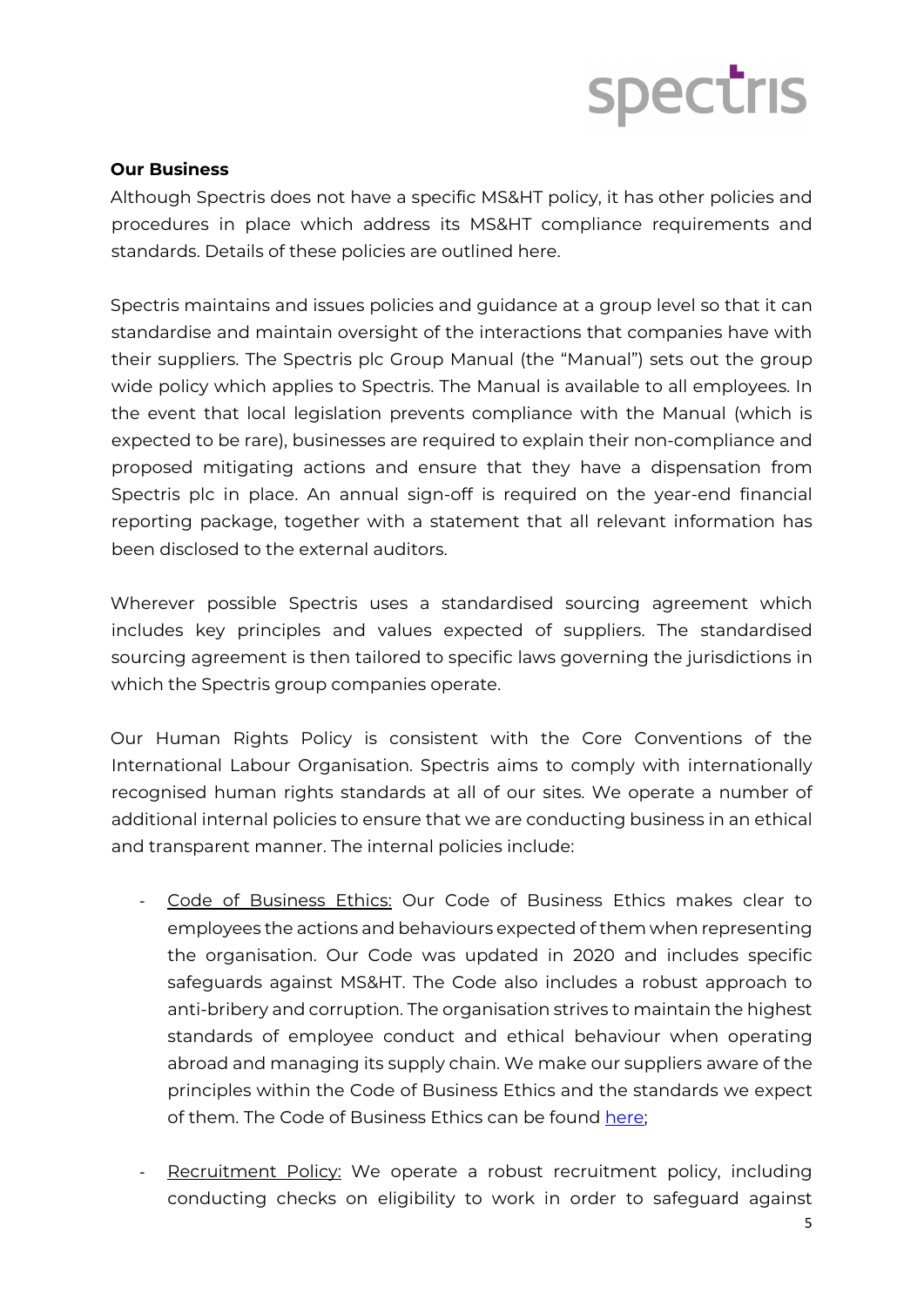

MS&HT. All our UK employees are also paid the National Living Wage, at a minimum;

- Procurement Policy: Individual operating entities conduct risk-based due diligence on their suppliers. In the event an instance of MS&HT comes to light, it is addressed, including the termination of the contract, where appropriate;
- Speak Up Policy: We encourage all workers, suppliers, customers and other business partners to report any concerns related to the direct activities, or the supply chains of the organisation. This includes any circumstances that may give rise to an enhanced risk of MS&HT. The organisation's Speak Up procedure is set out in Our Code of Business Ethics and is designed to make it easy for workers to make disclosures, without fear of retaliation. Employees, customers or others who have concerns can use the Spectris confidential helpline (www.spectrishelpline.com). The helpline can be used to report violations of the Code of Business Ethics including MS&HT in any Spectris entity and in any jurisdiction in which it operates. Concerns can be raised by filling out an online form or dialling the confidential helpline numbers found on the website; and
- Supplier Code of Conduct: Some operating companies implement a Supplier Code of Conduct where their suppliers are required to demonstrate that they provide safe working conditions, treat workers with dignity and respect and act ethically and within the law in their use of labour. These companies work with their suppliers to ensure that they meet the standards of the Supplier Code of Conduct. Serious violations of the Supplier Code of Conduct will lead to the termination of the business relationship with the supplier.

### **Supply Chain Management**

We believe that suppliers, and other business partners, should have the opportunity to benefit from their relationship with us. In practice this means that we work together to minimise and manage business risk and improve business practices, through education, training and the sharing of good practice.

#### Supply Chain Management Policy

In addition to the above, our Supply Chain Management Policy outlines the requirements we have of our suppliers which include a commitment to: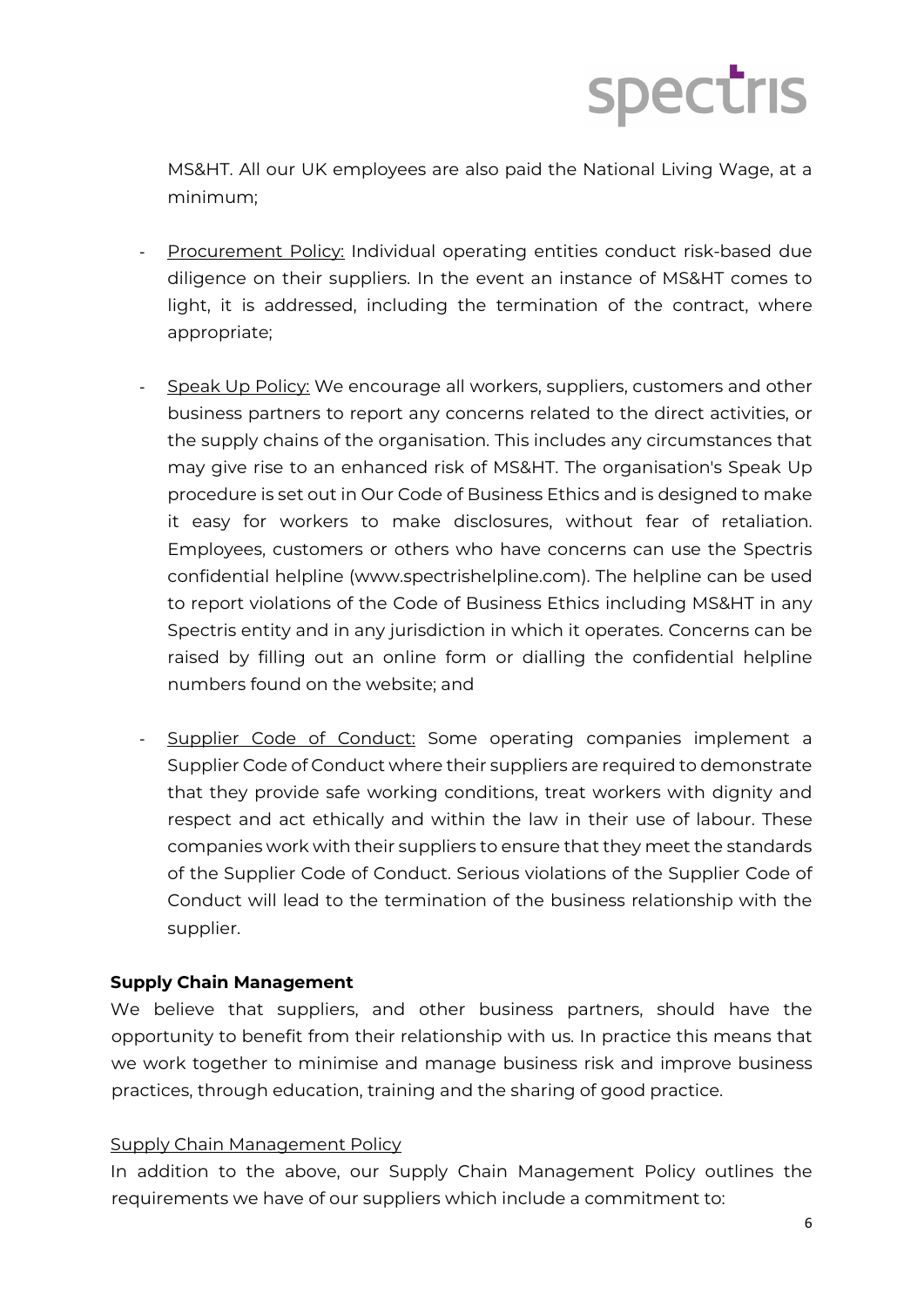## **Spectris**

- Uphold and demonstrate high standards of integrity, governance and business practice;
- Not employ workers under the school leaving age of the country of employment (other than in genuine apprenticeships);
- Not use forced or illegal immigrant labour (including modern slavery and human trafficking);
- Provide working conditions which meet Spectris' high standards on health, safety, hygiene and environmental practices;
- Pay wages and benefits which meet or exceed National Living Wage minimum requirements and adhere to working time regulations where applicable;
- Comply with Spectris' standards and procedures in relation to anti-bribery and corruption;
- Not deny access to, or apply unfairly, a transparent grievance procedure;
- Not use any form of unlawful discrimination, harassment, abuse or bullying;
- Not knowingly procure specified metals that originate from facilities in conflict regions as metals should be certified as "conflict free";
- Be equally demanding of their suppliers and be able to demonstrate compliance to all of the aforementioned requirements; and
- Provide equal business opportunities for diverse suppliers.

## Additional measures

In addition to the above, we are progressively rolling out additional MS&HT prevention measures at Spectris entities, for example by including an express reference to the commitment to preventing MS&HT in their "Terms and Conditions for Purchase of Goods and/or Services", requiring suppliers to "*comply with all applicable laws relating to slavery and human trafficking including the Modern Slavery Act 2015*."

## **DUE DILIGENCE AND SUPPLY CHAIN VERIFICATION, AUDITING AND CERTIFICATION**

In addition to due diligence processes, Spectris conduct on-site visits to investigate the specific operations of key suppliers. This allows Spectris to analyse a supplier's specific practices and procedures. Where risks are identified by our on-site team during these visits this may lead to further investigations and potentially a full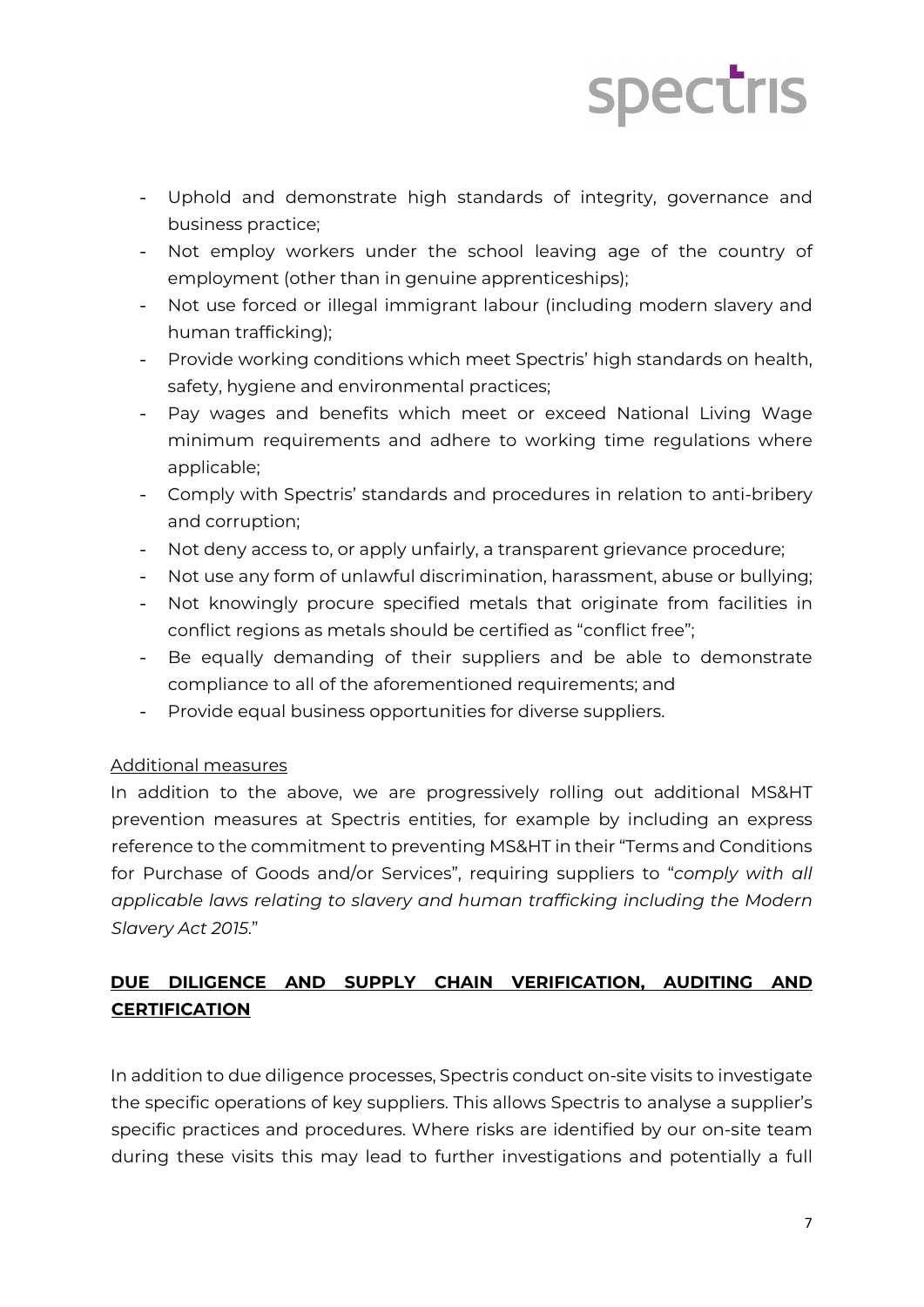

audit. New and potential suppliers are made aware of the Spectris compliance framework.

### **RISK ASSESSMENT**

Spectris is committed to identifying and preventing all forms of MS&HT in our business and supply chain. To this end, we implemented robust risk assessment procedures. For example, one of our entities screens for public information on our key suppliers, using the cloud-based Risk-Management solution "RiskMethods." On-site visits and/or audits are undertaken. The Spectris due diligence process is used for the evaluation of sales channel partners, including ongoing monitoring, and the Dow Jones Risk Averter tool is also used by some operating companies to verify and monitor them.

The Group has assessed its supply chain against the top twenty countries identified in the Global Slavery Index to assess the geographical risks of modern slavery and human trafficking in the Group's supply chain. Based on this assessment, the Group has focused attention on its manufacturing operations and key suppliers in South East Asia to ensure compliance with the SA8000 Social Accountability Standard (SA 8000). The Group has fully trained employees in the Spectris Asia Pacific supply chain to review and support compliance with SA8000 and key suppliers have been audited against the SA8000 standard by our auditors to ensure that they have attained the certification standard.

The Group intends to expand on this initiative to work with suppliers located in other countries considered at higher risk to ensure both they, and their supply chains, conform to the standards set out in SA8000.

### **MODERN SLAVERY & HUMAN TRAFFICKING TRAINING**

Spectris recognises that all supply chain management staff within the organisation working in all countries need to complete risk-based MS&HT training. A revised Modern Slavery and Human Trafficking training module was issued in October 2020, suitable to provide all employees with an understanding of modern slavery and human trafficking and some of the indicators to identify them. More detailed training is also available for those in supplier facing roles. Spectris does undertake regular refresher training on the Code of Business Ethics which includes training on fair employment, human rights and working with partners and suppliers.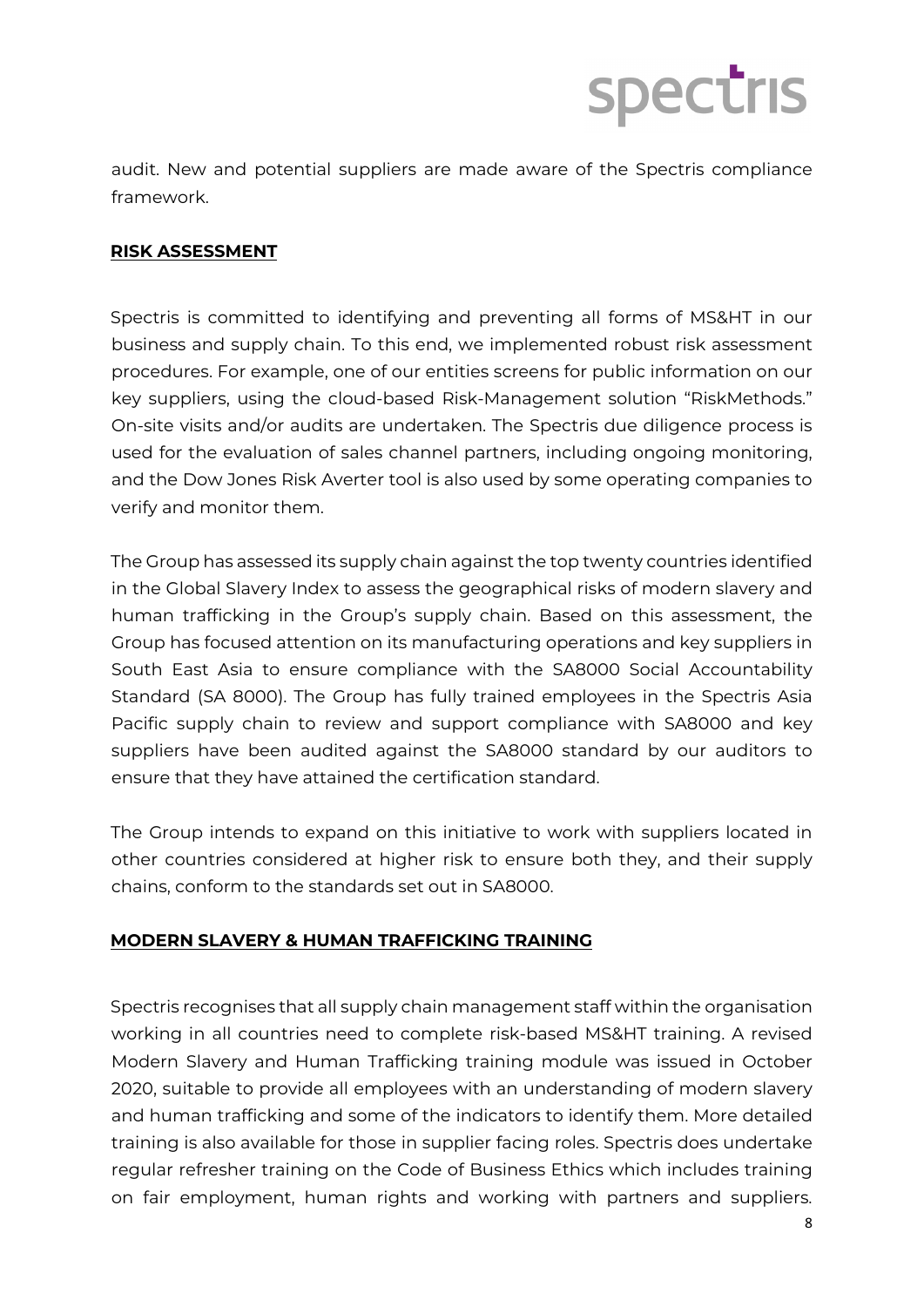

Spectris also has training designed for our 3<sup>rd</sup> parties on the Code of Business Ethics which covers modern slavery and human trafficking which launched in 2021.

## **FUTURE STEPS/ ANY OTHER ACTIONS**

As part of our commitment to improving our procedures to identify and prevent MS&HT Spectris entities will be taking the following MS&HT compliance measures in the next financial year:

1. Update the Group's human rights policy

### **APPROVAL**

This statement has been examined and approved by the Board of Spectris plc on 20 July 2021.

**Mark Williamson Andrew Heath Chairman Chief Executive Spectris plc** Spectris plc